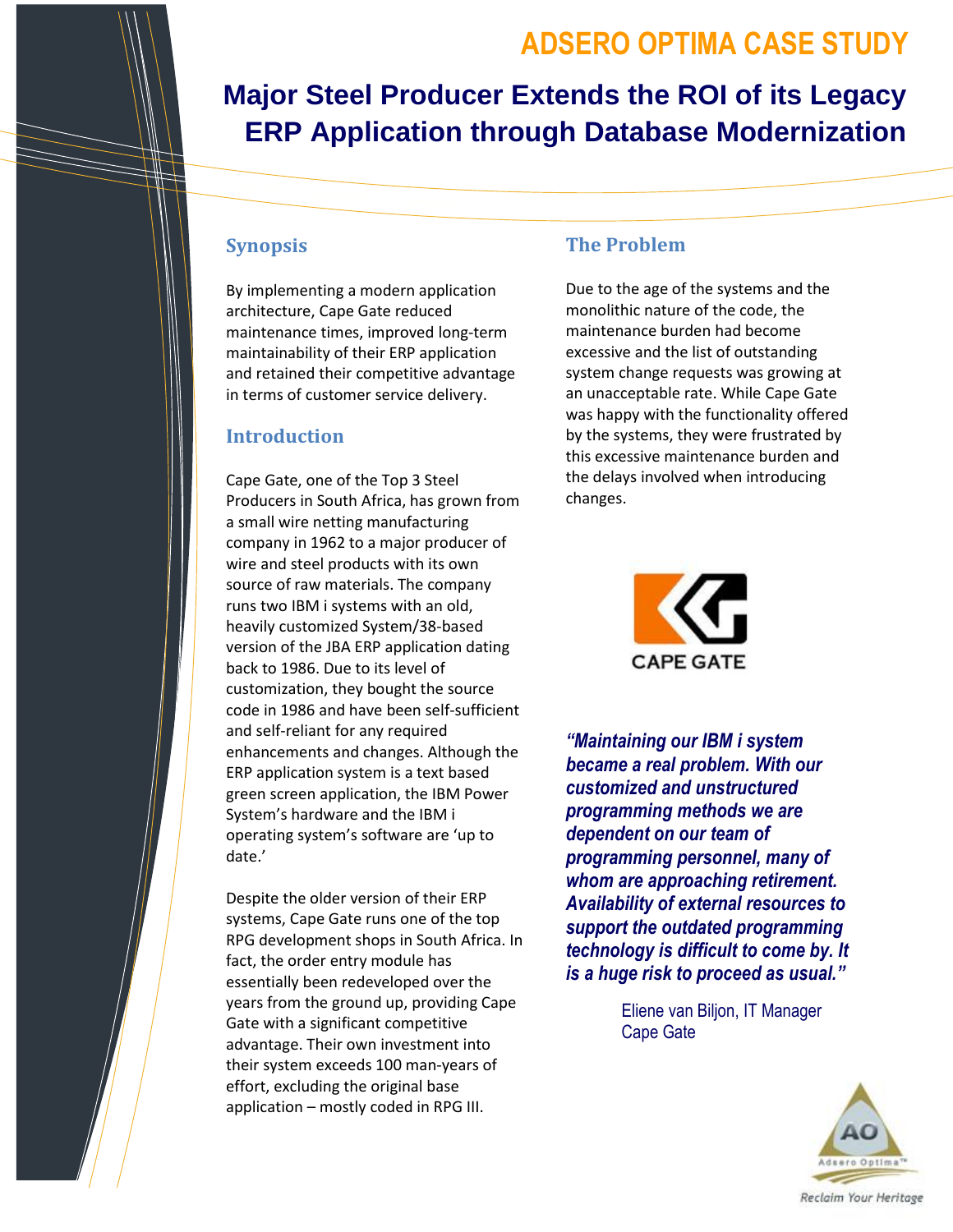Cape Gate researched multiple options including modernization and system replacement, but soon realized the expense, risk and challenges involved. All application systems are tightly integrated to all levels of application systems on various platforms e.g. Process Control (PLC's), MES - PC-based systems up to Excel-based MIS reporting. In addition, some of the systems developed on the IBM i are customized to Cape Gate e.g. production tracking, quality control and production bonus systems. Other systems e.g. maintenance labour control could have been replaced by a maintenance management system. The company would have needed a total system redevelopment of Cape Gate specific IBM i systems as well as redevelopment of all system interfaces between all platforms.

### **The Return-on-Investment**

The company estimated that the total cost of replacing their IBM i system would have exceeded \$3 million\*. In addition, a new ERP system would have required two systems running in parallel for a long time, not to mention a massive "reskilling" of their staff. Additionally, the many hours spent customizing their system over the years would be lost. In the end, the timeframe and the costs required to obtain the same level of functionality in a new system would have been astronomical. Replacement simply meant: throw years of investment and skill into a trash can.

"It would have taken us at least 3 years to implement a new ERP system with 'bestfit' configurable functionality, and 'bestfit' would have only been 75% functionality. In addition, it would have taken at least another five years to customize it to meet the functionality of our current system. As our company has

very specific business needs, our systems need to be adapted regularly due to new and changing business requirements. An expensive, full-time ERP-onsite team would have been required to keep up with ongoing maintenance requests," emphasizes Van Biljon.

# *"It would have taken us at least 3 years to implement a new ERP system with 'best-fit' configurable functionality, and 'best-fit' would have only been 75% functionality."*

#### Eliene van Biljon, IT Manager Cape Gate

After critically considering the functionality offered, and distinguishing between operational and functional deficiencies, the company recognized that it needed to retain the value that they had invested within their heritage ERP applications. Furthermore, Cape Gate realized that there were significant competitive advantages essentially "hidden" within their heritage applications, and if this could be retained and encapsulated, a significant additional ROI was possible.

Like most companies Cape Gate first started investigating user interface modernization, but quickly discovered that their biggest challenge was at the back-end: the modernization of the database and program-logic. Cape Gate needed to get onto the SQL engine and make SQL the driver of the application.

"We investigated user-interface modernization twice," says Van Biljon. "One time using a packaged solution

*\* taking into account hardware, software, development tools, implementation services and re-skilling.*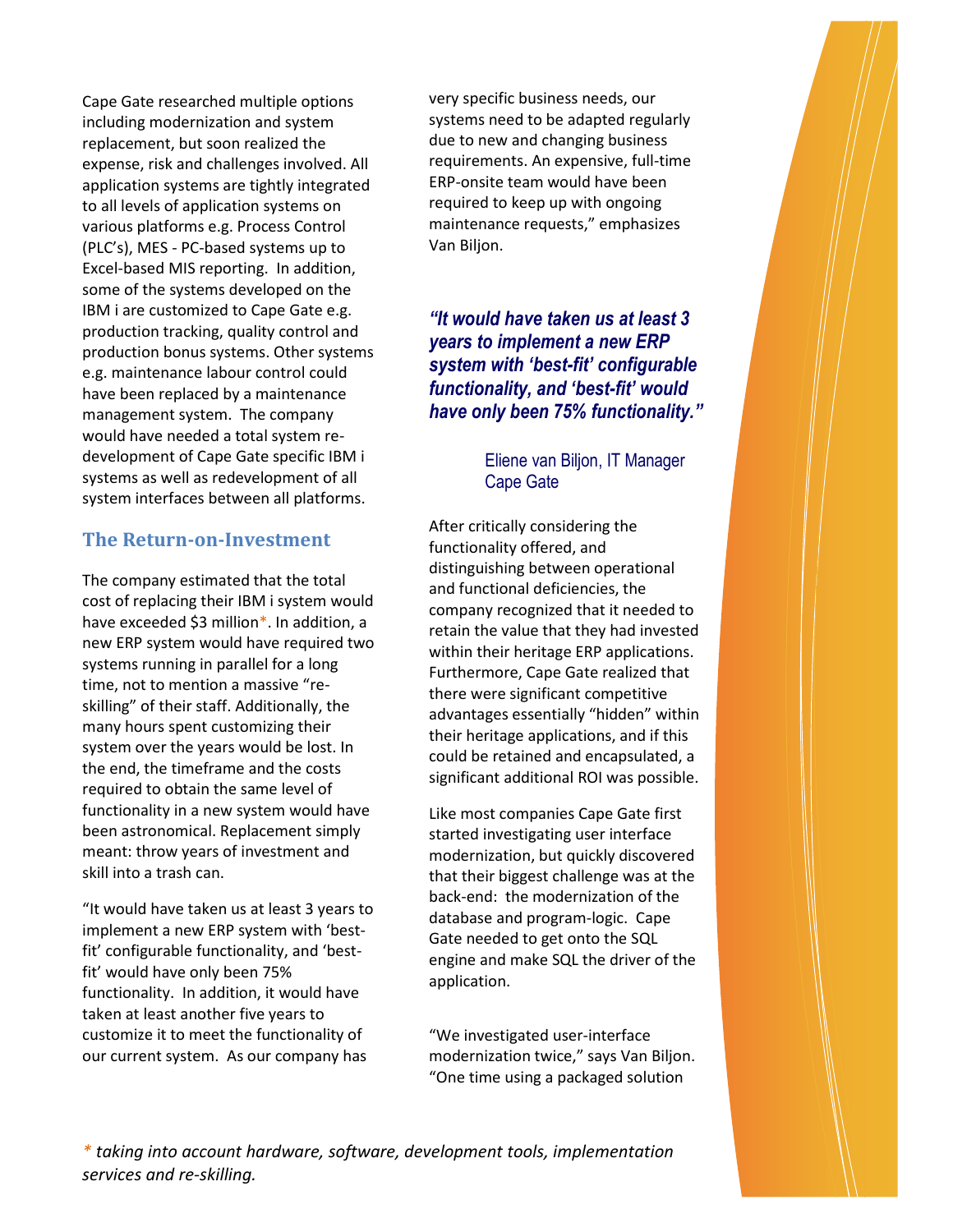

and another time manually. Through our investigations we discovered that in order for modernization to be done effectively and in a manner that would lead to the best long-term solution, it needed to start at the back-end: first the database, then program-logic and lastly the userinterface."

To address their maintenance burden and create application agility, Cape Gate's applications that were designed on old standards had to be fundamentally reconstructed. This would allow Cape Gate to unlock massive value, retain the competitive advantage facilitated by those applications, and recover the business rules in re-usable components.

comments Van Biljon. "Once we had decided to proceed with database modernization, Adsero Optima was an easy decision."

*"When comparing the costs of implementing a new system vs. database modernization, we soon discovered that the cost savings from modernization would be significant and ROI would be achieved rapidly. Comparatively, hardware, software, implementation and re-training costs would have cost 6 times more saving the company over \$2.8M."*

# **The Decision**

At this point, Cape Gate knew it had to find the most efficient way to modernize the database. Several solutions were ruled out based on their use of surrogate files. Solutions that use surrogate files add an additional layer of complexity and prevent companies from making changes to their heritage applications. Additionally, the company looked into manually modernizing the database and quickly discovered the expense, risk, and downtime involved. Finally, TEMBO Adsero Optima was discovered by Van Biljon. After understanding the Adsero Optima methodology (which is to modernize the DB2 database, without surrogates, without risk and practically without downtime), it was chosen by Cape Gate to modernize their enterprise.

"We were impressed that the conversion of the DB2 database files to SQL could be done without any level ID changes or surrogate files and could be done with minimal disruption to the business,"

Eliene van Biljon, IT Manager Cape Gate

#### **The Process and Result**

Cape Gate completed their database conversion in their development environment, allowing them to learn the Adsero Optima solution, perform housekeeping, and undergo testing before going live. Implementation of the database conversion into the company's production environment took only one day with minimum disruption to the business and without posing risk to the data.

The modernized application system environment ensures long-term maintainability of their ERP application systems. In addition, maintenance times have been shortened as the company can now alter tables without re-compiling complete applications. This means that urgent requests can be implemented quickly and without any down time.